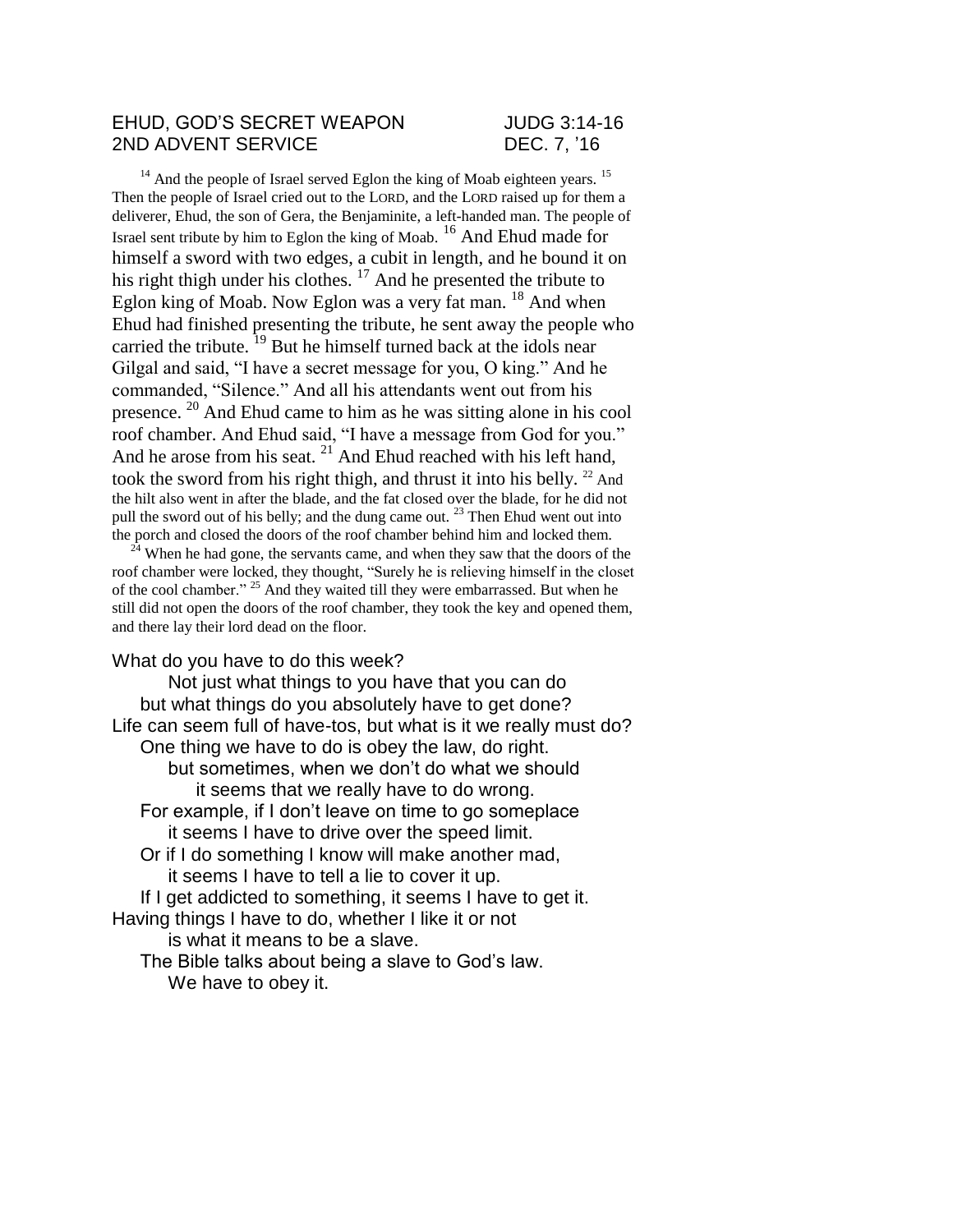But when we don't keep God's law and think as a result that we have to do other things that are wrong, then, the Bible says, we are slaves to sin. In fact, it says everyone who sins is actually a slave to sin. The people of Israel, after they entered the promised land had things God told them they had to do. They had to obey and worship him faithfully. They also had to stay away from and drive out the others in the land who would lead them astray. But they didn't do what they had to do and so they ended up becoming slaves to others and then had to make tribute payments. This happened over and over in Book of Judges, but when they finally repented and cried out to God for help he sent a Judge, not the courtroom kind, but more like an old west sheriff who came along to save then day, then rode off into the sunset. The judge was a deliverer, a savior. One of the more well known ones was Samson. He was strong enough to defeat enemies all by himself. but his greatest victory, ironically was after he did wrong and ended up captured and enslaved himself but when he was able to push over pillars he was chained to & brought down pagan temple, he not only killed himself but at same time more enemies than he killed in life. His singlehandedly saving his people and defeating his enemy by his own death is a picture of what Christ does for us. Text is about another, less well known judge who also foreshadows our savior, Jesus.

## EHUD SAVES HIS PEOPLE WITH A SURPRISE WEAPON JESUS ACTS SINGLE-HANDEDLY AS OUR SAVIOR THE GOSPEL SAVES US FROM SLAVERY TO LAW

EHUD SAVES HIS PEOPLE WITH A SURPRISE WEAPON <sup>15</sup> ... and the LORD raised up for them a deliverer, Ehud, the son of Gera, the Benjaminite, a left-handed man. The people of Israel sent tribute by him to Eglon the king of Moab. <sup>16</sup> And Ehud made for himself a sword with two edges, a cubit in length, and he bound it on his right thigh under his clothes...  $^{21}$  And Ehud reached with his left hand, took the sword from his right thigh, and thrust it into his belly.<sup>22</sup>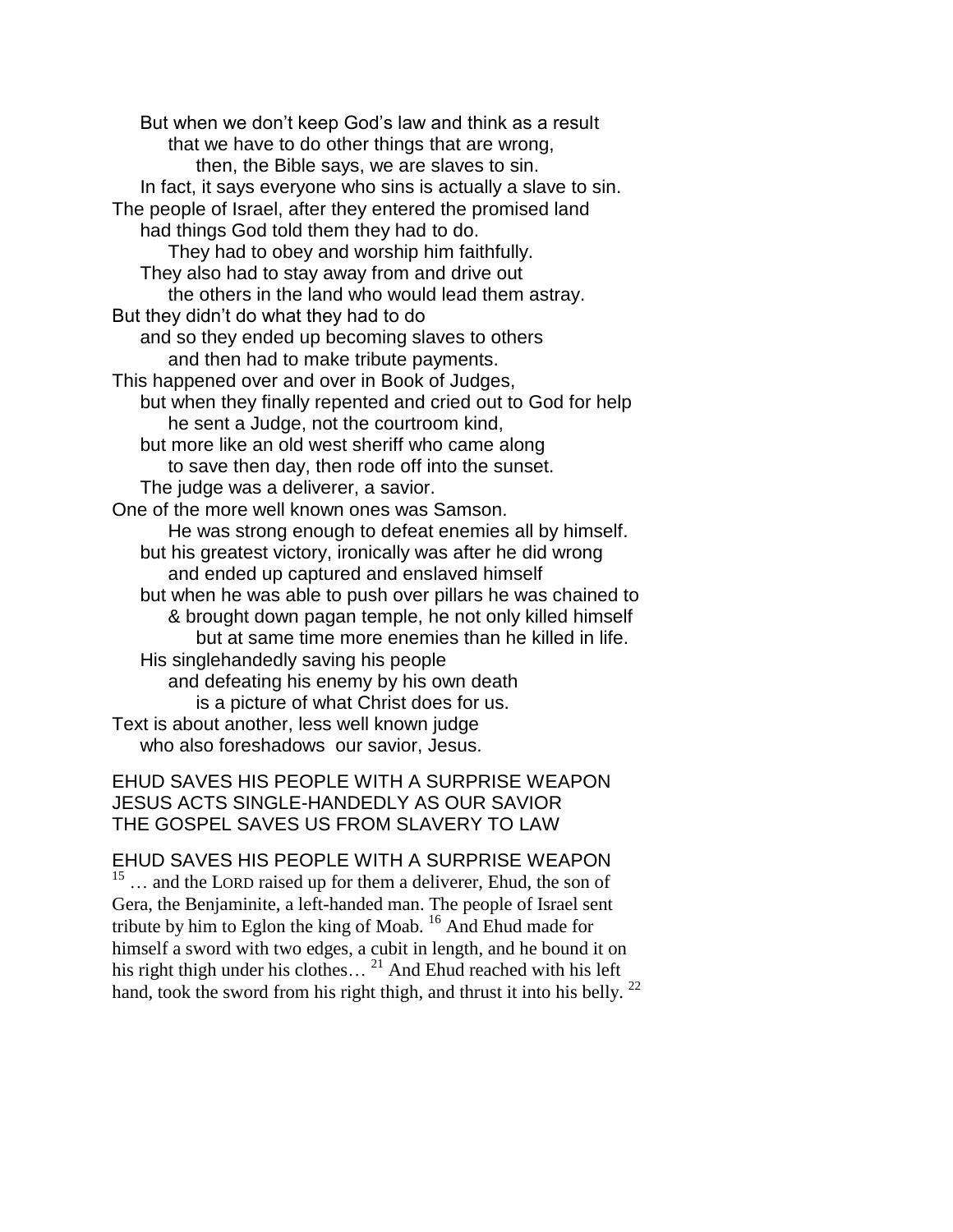And the hilt also went in after the blade, and the fat closed over the blade, for he did not pull the sword out of his belly; and the dung came out.

I confess, Ehud is one of my favorite judges, even though are some other pretty grisly stories in Judges. Different judges were from different tribes. Ehud was from tribe of Benjamin, which is noteworthy because they tended to be left handed, which he was. People were expected to use weapons in right hand. This is source of custom of shaking right hands when meeting someone, way to show you are not armed. Right handed people carried sword on left side, not right side, like gun, because of room to draw it. So, if he is checked for weapons, no one checks right side. So it looks like Ehud is simply coming with tribute money, obediently doing what he had to do. But he has a secret message for the king from God. The message is that God is delivering his people. He does it in a surprising way that seems backwards. This is how Ehud foreshadows Jesus. JESUS ACTS SINGLE-HANDEDLY AS OUR SAVIOR We, like the Israelites, don't do all we should do, we don't fear, love, trust and obey God faithfully and we are not careful to avoid association with everything that leads us astray, So we also end up as slaves under the control of evil,

feeling compelled to do things that are not good for us, not as subjects of an obese Moabite king

but of the Devil and his temptations & accusations.

The New Testament says we are under the law,

both the law that says we must perfectly do right and the law that says we don't & deserve punishment. We owe tribute. The wages of sin is death.

But Jesus has come as one of us to offer the tribute for us. But what was kept hidden by his birth & during his ministry is that he is also true God,

So he was able to single-handedly pay all the debt we owe First perfectly obeying law for us, then also dying for us. His death is worth enough to pay for sins of whole world.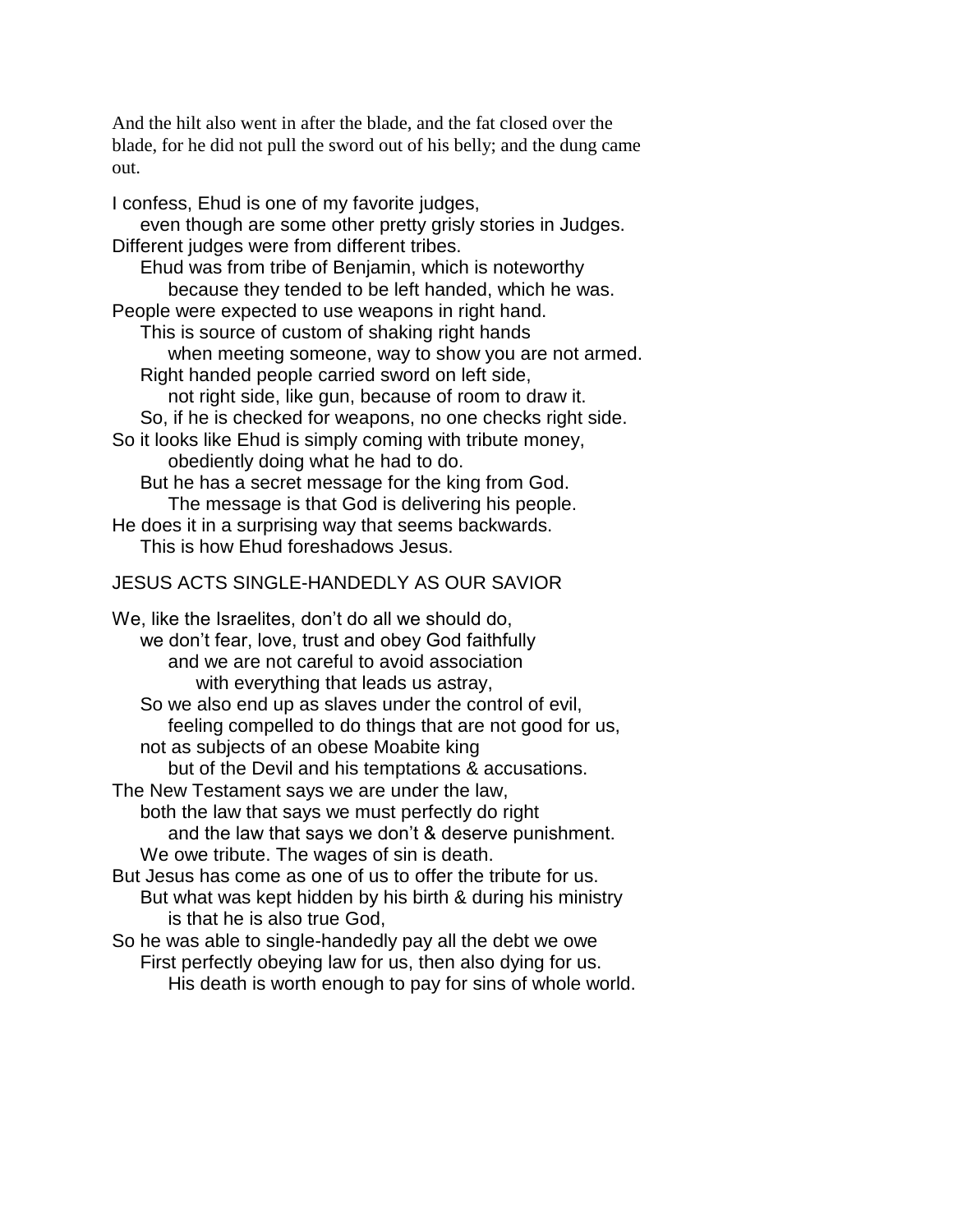What would seem to make sense to religious people of world and may have been expected by that despot the Devil, is that we follow him by learning from him how to keep the law perfectly ourselves as the man in Gospel reading expected, and that we learn from him to patiently endure suffering. This system doesn't worry the Devil at all because he knows good and well what others fail to realize, that there is no way we can ever do enough or suffer enough to finish paying the tribute. With man it is impossible but with God all is possible. After paying in full for us by his suffering and death, Jesus turns around with a surprise message from God. It is the gospel of forgiveness for the imperfect. THE GOSPEL SAVES US FROM SLAVERY TO LAW As Ehud had a two edged sword, Paul says God's word is a two edged sword. In includes both Law and Gospel. On the one hand, God is just and righteous. He gives us his law which is true and right and does intend and expects for us to obey it faithfully. If we do not, we rightly deserve punishment. But God has another hand. On the other hand he is gracious. As the judge of all he has the power to declare us innocent. He can free us from our sins by what he does for us. When people are right or left handed, one hand is dominant. God's dominant hand is the one that holds out the gospel. The gospel is his secret weapon. The gospel sets us free from being slaves to sin and the law. Because God promises to take care of us by his grace, We don't have to keep doing what we know is wrong to avoid consequences of what we did before. We do obey God's law but not as slaves, we do it not because we have to but because we want to. So what do you have to do? We still have many things to get done, but the relief is knowing there is only one thing we really have to do, trust in Jesus & all he does for us. No matter what we ourselves do or don't get done, We have been set free by God's secret weapon.